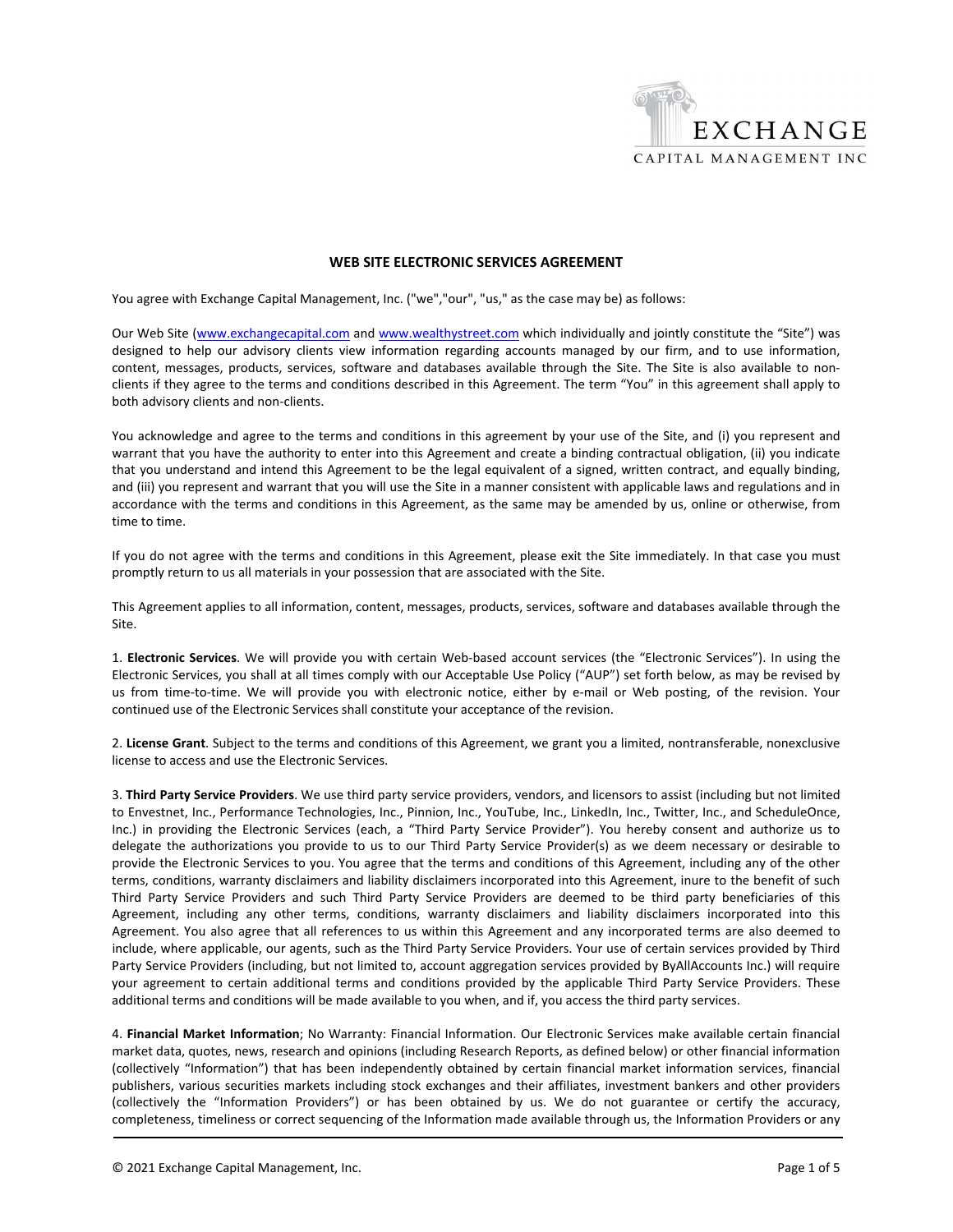other third party transmitting the Information (the "Information Transmitters"). All such Information is provided "as‐is" and "as‐available." You agree that neither we nor any of the Information Providers or the Information Transmitters shall be liable in any way for the accuracy, completeness, timeliness or correct sequencing of the Information, or for any decision made or action taken by you relying upon the Information. You further agree that neither we nor any of the Information Providers or the Information Transmitters will be liable in any way for the interruption of any data, Information or other aspect of the Electronic Services. You understand that none of the Information (including Research Reports) available through the Electronic Services constitutes a recommendation or solicitation that you should purchase or sell any particular security or use the services of any Third-Party Service Provider, including but not limited to Information Providers and Information Transmitters.

5. **Beta Services**. We may designate certain new functionality or services to be made available in connection with the Electronic Services as "Beta Services." Such Beta Services will not be ready for use in a production environment. Because they will be at an early stage of development, operation and use of the Beta Services may be unpredictable and lead to erroneous results. You acknowledge and agree that: (i) the Beta Services will be experimental and will not have been fully tested; (ii) the Beta Services may not meet your requirements; (iii) the use or operation of the Beta Services may not be uninterrupted or error free; (iv) your use of the Beta Services will be for purposes of evaluating and testing the new functionality and services and providing feedback to us; and (v) you shall inform your employees, staff members, and other users regarding the nature of the Beta Services. Your use of the Beta Services shall be subject to all of the terms and conditions set forth herein relating to the Electronic Services. You shall promptly report any errors, defects, or other deficiencies in the Beta Services to us. NOTWITHSTANDING ANY OTHER PROVISION OF THIS AGREEMENT, ALL BETA SERVICES ARE PROVIDED "AS‐IS" AND "AS AVAILABLE," WITHOUT WARRANTIES OF ANY KIND. You hereby waive any and all claims, now known or later discovered, that you may have against us and our suppliers/licensors arising out of your use of the Beta Services.

6. **Disclaimer of Warranties**. THE ELECTRONIC SERVICES ARE PROVIDED "AS IS" AND "AS AVAILABLE," WITH ALL FAULTS, AND WITHOUT WARRANTY OF ANY KIND. WE DISCLAIM ALL WARRANTIES, EXPRESS AND IMPLIED, INCLUDING, BUT NOT LIMITED TO, THE IMPLIED WARRANTIES OF MERCHANTABILITY, FITNESS FOR A PARTICULAR PURPOSE, QUIET ENJOYMENT, QUALITY OF INFORMATION, AND TITLE/NON‐INFRINGEMENT. USE OF THE ELECTRONIC SERVICES IS AT YOUR SOLE RISK. WE DO NOT WARRANT THAT THE ELECTRONIC SERVICES WILL MEET YOUR REQUIREMENTS, OR THAT THE ELECTRONIC SERVICES ARE COMPATIBLE WITH ANY PARTICULAR HARDWARE OR SOFTWARE PLATFORM, OR THAT THE OPERATION OF THE ELECTRONIC SERVICES WILL BE UNINTERRUPTED OR ERROR‐FREE, OR THAT DEFECTS IN THE ELECTRONIC SERVICES WILL BE CORRECTED. FURTHERMORE, WE DO NOT WARRANT OR MAKE ANY REPRESENTATION REGARDING THE USE OR THE RESULTS OF THE USE OF ELECTRONIC SERVICES IN TERMS OF THEIR CORRECTNESS, ACCURACY, QUALITY, RELIABILITY, SECURITY, APPROPRIATENESS FOR A PARTICULAR TASK OR APPLICATION, CURRENTNESS, OR OTHERWISE. NO ORAL OR WRITTEN INFORMATION OR ADVICE GIVEN BY US OR OUR AUTHORIZED REPRESENTATIVES SHALL CREATE A WARRANTY OR IN ANY WAY INCREASE THE SCOPE OF OUR OBLIGATIONS HEREUNDER. THE ELECTRONIC SERVICES MAY BE USED TO ACCESS AND TRANSFER INFORMATION OVER THE INTERNET. YOU ACKNOWLEDGE AND AGREE THAT WE DO NOT OPERATE OR CONTROL THE INTERNET AND THAT: (I) VIRUSES, WORMS, TROJAN HORSES, OR OTHER UNDESIRABLE DATA OR SOFTWARE; OR (II) UNAUTHORIZED USERS (e.g., HACKERS) MAY ATTEMPT TO OBTAIN ACCESS TO AND DAMAGE YOUR DATA, WEBSITES, COMPUTERS, OR NETWORKS. WE SHALL NOT BE RESPONSIBLEFOR SUCH ACTIVITIES.

7. **Arbitration**. You should know the following with respect to arbitration agreements:

- (a) Arbitration is final and binding on the parties.
- (b) The parties are waiving their right to seek remedies in court, including the right to a jury trial.
- (c) Pre‐arbitration discovery is generally more limited than and different from court proceedings.

(d) The arbitrators' award is not required to include factual findings or legal reasoning and any party's right to appeal or to seek modification of rulings by the arbitrators is strictly limited.

(e) The panel of arbitrators will typically include a minority of arbitrators who were or are affiliated with the securities industry.

You hereby agree to settle by arbitration any controversy between you and us, or our affiliates, or our or their respective officers, directors, employees or agents, including, but not limited to, any Third Party Service Providers, which controversy arises out of this Agreement between you and us or any Third Party Service Providers or which relates to this Agreement, the Electronic Services, and any content or information provided thereon. Such arbitration will be conducted by, and according to the arbitration rules then in effect of the American Arbitration Association or the Judicial Arbitration and Mediation Services (JAMS).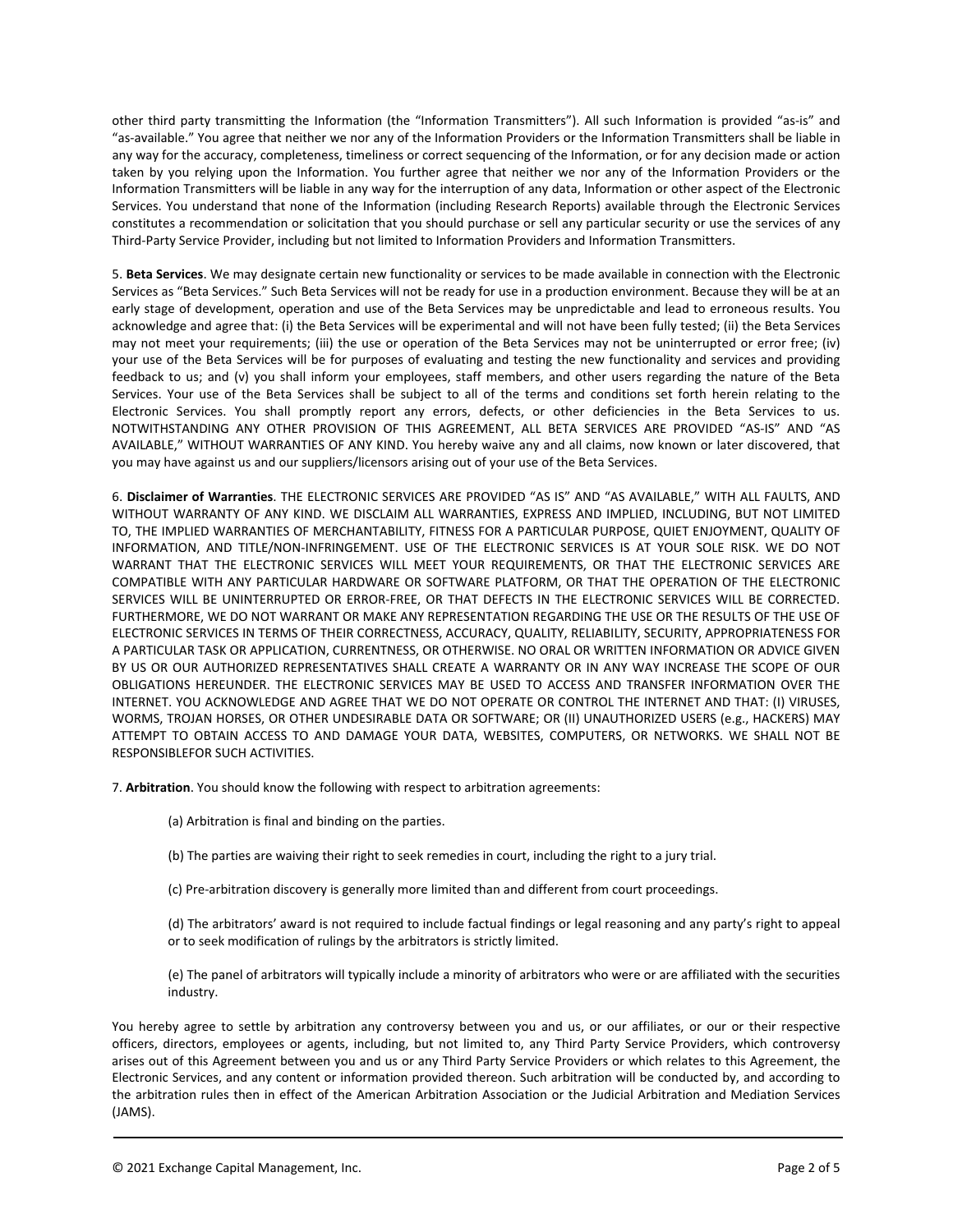Any arbitration conducted pursuant to this Section will take place in Detroit, Michigan. Arbitration shall be initiated by filing a statement of claim with one of the organizations specified above. Any award the arbitrator makes will be final, and judgment on it may be entered in any court having jurisdiction. This arbitration agreement shall be enforced and interpreted exclusively in accordance with applicable federal law, including the Federal Arbitration Act. Any costs, fees or taxes involved in enforcing the award shall be fully assessed against and paid by the party resisting enforcement of said award. No person shall bring a putative or certified class action to arbitration, nor seek to enforce any predispute arbitration agreement against any person who has initiated in court a putative class action who is a member of a putative class who has not opted out of the class with respect to any claims encompassed by the putative class action until:

- (a) the class certification is denied;
- (b) the class is decertified; or
- (c) the customer is excluded from the class by the court.

Such forbearance to enforce an agreement to arbitrate shall not constitute a waiver of any rights under this Agreement except to the extent stated herein.

9. **Limitations of Liability**: Limitation of Damages. WE, THE THIRD PARTY SERVICE PROVIDERS, THE INFORMATION PROVIDERS, INFORMATION TRANSMITTERS, THIRD PARTY RESEARCH PROVIDERS, AND ANY OTHER PERSON INVOLVED IN TRANSMITTING INFORMATION WILL NOT BE LIABLE UNDER ANY CIRCUMSTANCES FOR ANY CONSEQUENTIAL, INCIDENTAL, SPECIAL OR INDIRECT DAMAGES EVEN IF YOU ADVISE THEM OF THE POSSIBILITY OF SUCH DAMAGES. THIS INCLUDES, BUT IS NOT LIMITED TO, CLAIMS FOR LOST PROFITS, TRADING LOSSES AND DAMAGES THAT MAY RESULT FROM THE USE, INCONVENIENCE, DELAY OR LOSS OF USE OF THE INFORMATION OR FOR OMISSIONS OR INACCURACIES IN THE INFORMATION. AS A CONDITION TO ACCESSING OR RECEIVING THE INFORMATION OR USING THE ELECTRONIC SERVICES, YOU EXPRESSLY AGREE TO WAIVE ANY CLAIM YOU MAY HAVE AGAINST US, ANY INFORMATION PROVIDER, RESEARCH PROVIDER, THIRD PARTY SERVICE PROVIDER, OR ANY OTHER PERSONS INVOLVED IN TRANSMITTING ANY INFORMATION WE MAKE AVAILABLE TO YOU OR IN PROVIDING THE ELECTRONIC SERVICES. BY ACCESSING OR RECEIVING INFORMATION OR USING THE ELECTRONIC SERVICES, YOU AGREE THAT OUR LIABILITY AND THE LIABILITY OF THE THIRD PARTY SERVICE PROVIDERS, THE INFORMATION PROVIDERS, THE THIRD PARTY RESEARCH PROVIDERS, OR ANY OTHER PERSONS INVOLVED IN TRANSMITTING INFORMATION OR PROVIDING THE ELECTRONIC SERVICES ARISING OUT OF ANY CLAIM (WHETHER IN CONTRACT, TORT OR OTHERWISE) IN ANY WAY CONNECTED WITH THE ELECTRONIC SERVICES OR INFORMATION WILL NOT EXCEED THE AMOUNT YOU ORIGINALLY PAID FOR THE ELECTRONIC SERVICES RELATED TO YOUR CLAIM. SOME JURISDICTIONS DO NOT ALLOW LIMITATIONS ON HOW LONG IMPLIED WARRANTIES LAST, THE EXCLUSION OR LIMITATION OF INCIDENTAL OR CONSEQUENTIAL DAMAGES OR THE EXCLUSION OF CERTAIN IMPLIED WARRANTIES, SO THAT THESE DISCLAIMERS AND LIMITATIONS MAY NOT APPLY TO YOU. THIS AGREEMENT GIVES YOU SPECIFIC LEGAL RIGHTS. YOU MAY ALSO HAVE OTHER RIGHTS WHICH VARY FROM JURISDICTION TO JURISDICTION.

10. **No Liability for Events Outside of Entities' Direct Control**. We, the Information Providers, Information Transmitters, Third Party Research Providers, Third Party Service Providers, and any other person involved in transmitting Information will not be liable for any loss that results from a cause over which that entity does not have direct control. Such causes include, but are not limited to, (1) the failure of electronic or mechanical equipment or communication lines; (2) telephone or other interconnect problems; (3) bugs, errors, configuration problems or the incompatibility of computer hardware or software; (4) the failure or unavailability of Internet access; (5) problems with Internet service providers or other equipment or services relating to your computer or network; (6) problems with intermediate computer or communications networks or facilities; (7) problems with data transmission facilities or your telephone, cable or wireless service; or (8) unauthorized access, theft, operator errors, severe weather, earthquakes, other natural disasters or labor disputes. We are also not responsible for any damage to your computer, software, modem, telephone, wireless device or other property resulting in any way from your use of the Electronic Services.

11. **Use of Proprietary Information**. The Information and other content provided in connection with the Electronic Services are our property or the property of the Information or Third Party Research Providers or their licensers, or the Third Party Service Providers, and are protected by applicable copyright law. You agree not to reproduce, retransmit, disseminate, sell, distribute, publish, broadcast, circulate or commercially exploit the Information and other content in any manner without our express written consent or the Information or Third Party Research Providers, the Third Party Service Providers, or any other person with the authority to give such consent. You agree that you will not use the Information and other content for any unlawful purpose. You further agree to comply with all our reasonable written requests intended to protect the Information and Third Party Research Providers', the Third Party Service Providers', and our respective rights in the Information and Electronic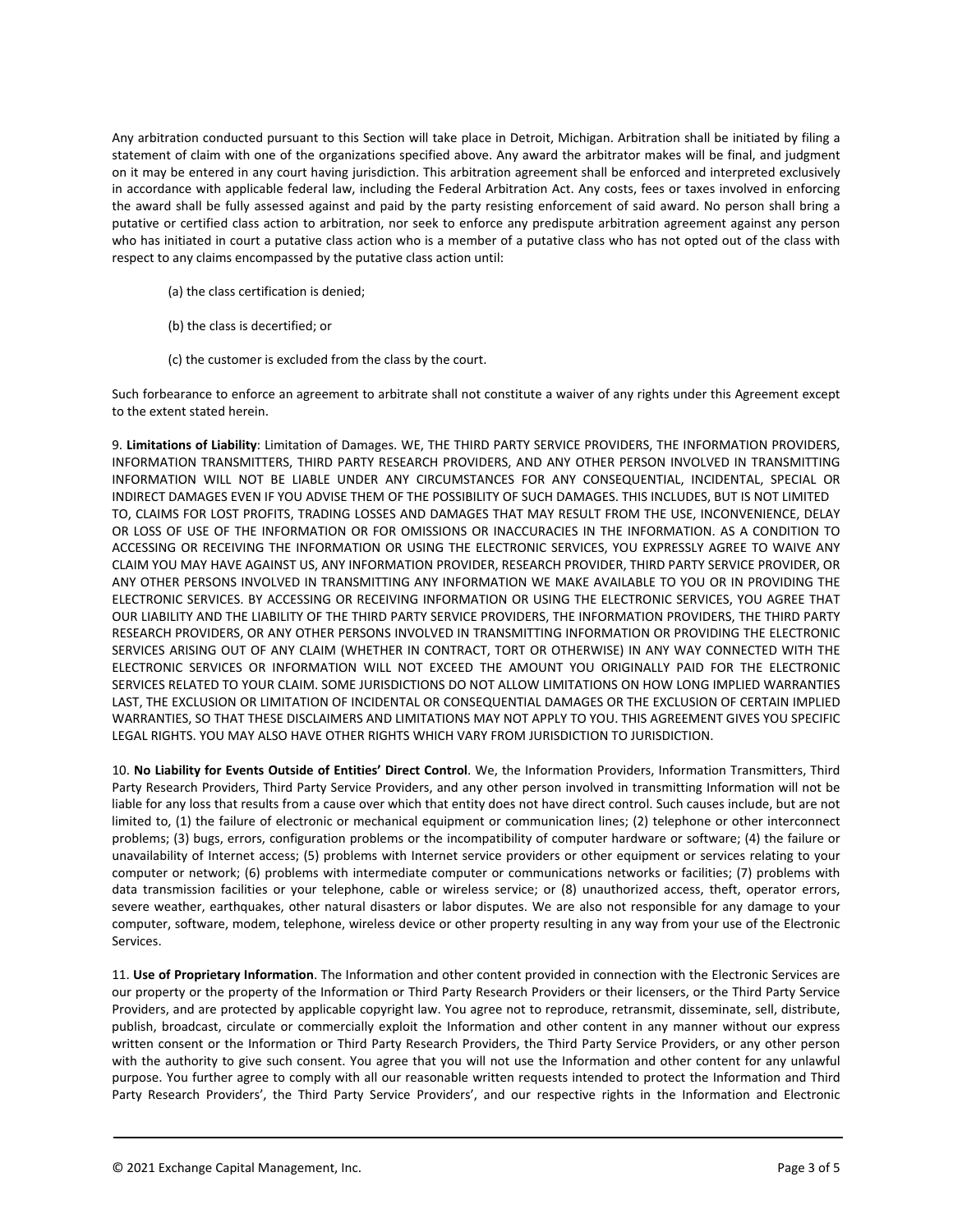Services. You will not remove any proprietary notices (e.g., copyright and trademark notices) from any Information or other content provided in connection with the Electronic Services.

12. **Access, Passwords, and Security**. You will be responsible for the confidentiality and use of your access number(s), password(s) and account number(s). You agree not to hold us or Third Party Service Providers liable for any damages of any kind resulting from your decision to disclose your access number(s), password(s), or account number(s) to any third party, including but not limited to entities that aggregate account information or Web site content, or persons who are or claim to be acting as your agent, proxy, or investment manager. You will be responsible for all activities through and under your access number(s), password(s) and account number(s), and any instructions (to the extent applicable) received by us will be deemed to have been received from you. By using the Electronic Services, you agree to take all steps necessary to prevent unauthorized access to your account. You agree immediately to notify us if you become aware of: any loss or theft of your access number(s), password(s) and/or account number(s); or Any unauthorized use of any of your access number(s), password(s) and/or account number(s), or of the Electronic Services or any Information.

13. Data Transmission. You acknowledge that data, including e-mail, electronic communications and personal financial data, may be accessed by unauthorized third parties when communicated between you and us, Information Providers or Information Transmitters, using the Internet, other network communications facilities, telephone or any other electronic means. You agree to use software produced by third parties, including, but not limited to, "browser" software that supports a data security protocol compatible with the protocol used by us. Until we notify you otherwise, you agree to use software that supports the Secure Socket Layer (SSL) protocol or other protocols accepted by us and follow our log-on procedures for Electronic Services that support such protocols. You acknowledge that we are not responsible for notifying you of any upgrades, fixes or enhancements to any such software or for any compromise of data transmitted across computer networks or telecommunications facilities, including, but not limited to, the Internet.

14. **Indemnification**. You agree to defend, indemnify and hold us, the Third Party Service Providers, the Information Providers and the Information Transmitters harmless from and against any and all claims, losses, liability costs and expenses (including but not limited to attorneys' fees) arising from your violation of this Agreement, state or federal securities laws or regulations, or any third party's rights, including but not limited to infringement of any copyright, violation of any proprietary right and invasion of any privacy rights. This obligation will survive the termination of this Agreement.

15. **Our Ability to Terminate Electronic Services**. We reserve the right to terminate your access to the Electronic Services or any portion of them (including without limitation, the Information (including Research Reports)) in its sole discretion, without notice and without limitation, for any reason whatsoever. We may terminate your access to its Electronic Services for reasons including, but not limited to, the unauthorized use of your account access information, breach of this Agreement, discontinuance of our access to any Information or any other data from any Information Provider or Research Provider or termination of one or more agreements between us and Information Providers, Third Party Service Providers, Third Party Research Providers or Information Transmitters. We and the Third Party Service Providers, the Information Providers, the Third Party Research Providers and the Information Transmitters shall have no liability to you for terminating your access to the Electronic Services; provided, however, that if our termination is without cause, we will refund the pro rata portion of any fee you may have paid for the portion of the Information and/or Electronic Services not furnished to you as of the date of termination. If this Agreement is terminated, you will cease using the Electronic Services and all products, services, Information and content obtained through the Electronic Services.

16. **Acceptable Use Policy**. For purposes of this Acceptable Use Policy (the "Policy"), "Users" means any user of our Web‐based services ("Services"). As specified below, illegal usage, abusive usage, unacceptable usage, and use of the Services to interfere with other Users' enjoyment of the Services is unacceptable. From time-to-time, we may update and/or revise this Policy. Any such updates and/or revisions shall be posted online. Continued use of the Services by Users shall indicate their acceptance of the updates and/or revisions.

(a) Prohibited Uses. Prohibited uses of the Services include the following:

- (i) posting or transmitting unlawful materials, e‐mail or information;
- (ii) posting or transmitting harassing, threatening or abusive materials, e‐mail or information;
- (iii) posting or transmitting defamatory, libelous, slanderous or scandalous materials, e‐mail or information;
- (iv) posting or transmitting obscene, pornographic, profane or otherwise objectionable information of any kind;
- (v) posting or transmitting materials, e‐mail or information that would constitute an infringement upon the patents, copyrights, trademarks, trade secrets or other intellectual property rights of others;